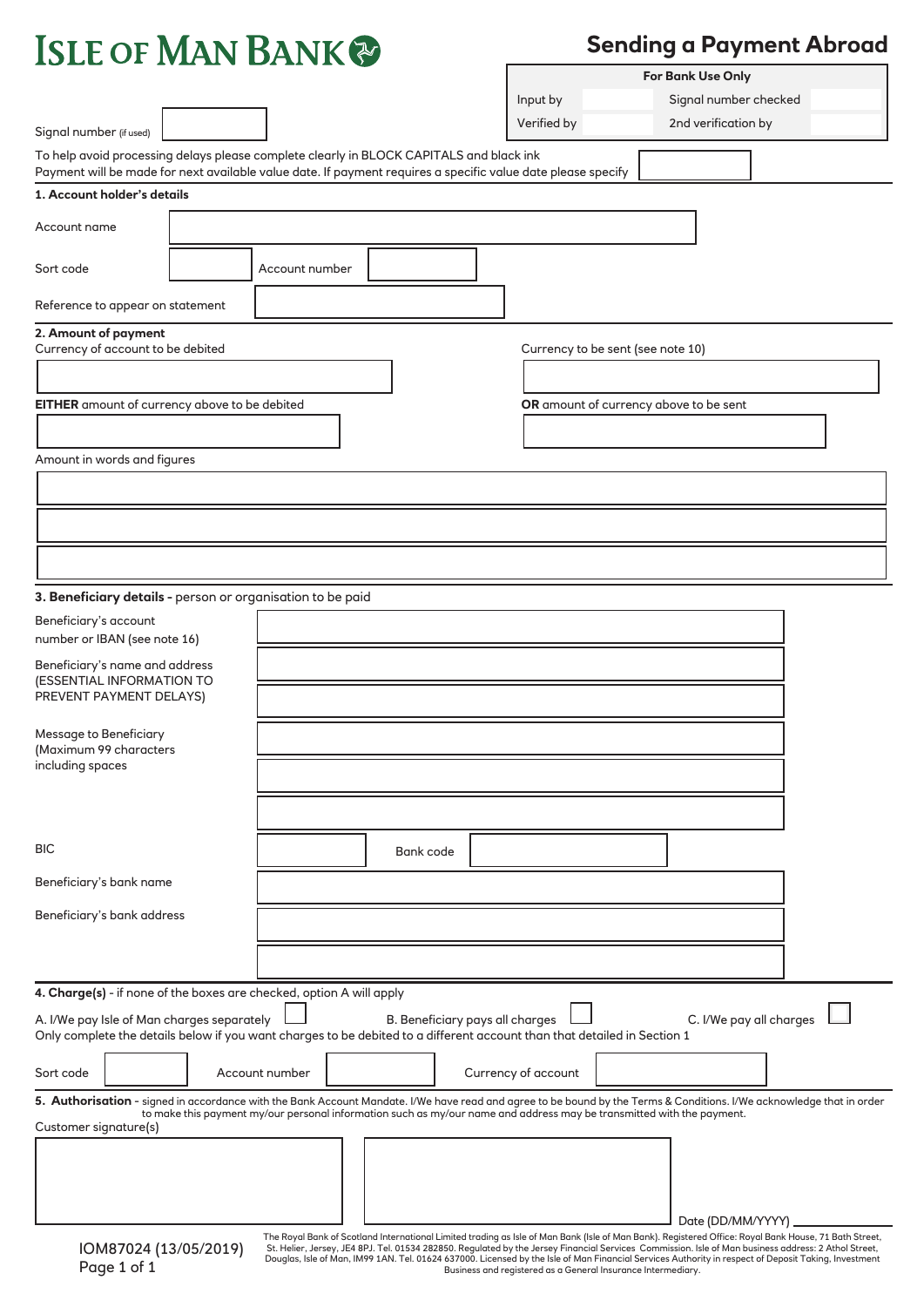# **Terms & Conditions for Sending a Payment Abroad**

Please read the Terms and Conditions carefully. These Terms and Conditions explain the Sender's rights and responsibilities and those of the Bank in respect of the use of the Bank's Payment Abroad Transfer.

- 1. In these Terms and Conditions the following words and expressions shall have the following meanings: 'Bank' means The Royal Bank of Scotland International Limited trading as Isle of Man Bank; 'Beneficiary' means the association, company, individual, partnership, society, trust, sole trader or other legal entity to whom the Sender is sending the payment; 'BIC' means the internationally recognised Bank Identifier Code; 'Bank Code' is the code that identifies a particular bank and branch e.g. BLZ, SC; 'Payment' means the international payment to be made on behalf of the Sender under the Bank's Sending a Payment Abroad service as indicated by the Sender in the Sending a Payment Abroad request form; 'Sender' means the association, company, individual, partnership, society, trust, or sole trader or other legal entity using the Foreign Payment service offered by the Bank to make a transfer; 'Agents Charges' are the charges levied by the other financial institutions involved in the Payment process. The Bank has no control over these charges.
- 2. The Bank's responsibility Reasonable care will be exercised by the staff of the Bank in making the Payment. Should such care not be exercised, the Sender accepts that the Bank will only be responsible for loss of interest in respect of the Payment. The Sender agrees that they shall not be entitled to claim against the Bank for loss of contracts or profits, or any other consequential loss, whether or not of a financial nature, following a failure by the Bank to make the Payment, whether such failure results from the Bank not exercising reasonable care or from any other fact or matter. The Bank is not responsible for the local banking practices of either the beneficiary bank or any of the banks used to make the Payment.
- 3. If no value date is stated the Bank undertakes to process the Payment on the date received provided it is received by the cut off time on the processing day. In some circumstances the Bank will process the Payment on the next working day, however, this will not result in the value date of the Payment being affected. If the value date stated has already passed when received by the Bank, or if it is a bank holiday, the Payment will be processed for next available value.
- 4. The Sender is solely responsible for the accuracy of all the information detailed in the Payment instructions, including the Beneficiary's account number, full name and address of the Beneficiary's bank and any Bank Code or BIC. If this information is not provided or is incorrect, incomplete or illegible, the Bank reserves the right to return the Payment. In the event that a currency Payment is returned to us, by the receiving bank, the funds will be credited to the account from which the Payment was made. If this is in a different currency to the currency of the Payment, the returned funds will be converted at the exchange rate applicable on the day they are credited to the account. This may mean that the credit to the account is of a greater or lesser value than the original debit.
- 5. The Bank does not accept liability for any delay in transit or for any failure in the payment reaching the intended Beneficiary's account, unless such a delay or failure is caused directly by the negligence of the Bank. The liability of the Bank under this clause 5 shall be limited to that provided for in clause 2. Notwithstanding the foregoing, the Bank shall have no liability for, and may delay or refuse to process or proceed with processing any Payment, without giving notice or reason to the Sender or the Beneficiary, if, (i) in its reasonable opinion, it is prudent to do so in the interests of crime prevention or following advice from any governmental or regulatory (in each case either domestic or international) authority, or (ii) such delay or refusal is a consequence of checks carried out as part of the proper operation of the Bank's payment processing systems.
- 6. Unless otherwise stated in Section 2, in the case of foreign exchange transaction, the rate of exchange applied to the Payment will be the Bank's prevailing rate at the time the Payment is made.
- 7. The Sender may provide a maximum of 99 characters including spaces, to describe the Payment (e.g. invoice no 12345). The Bank will not be liable for any loss resulting if the number of characters must be reduced to within the maximum number with the result that essential information is not included.
- 8. Unless otherwise specified in section 4, charges to be paid by the Sender will be debited from the account from which the Payment is being made.
- 9. If the Sender wants the Beneficiary to receive the full value of the Payment then the Sender must choose to pay all the charges. All Agents' Charges are subject to change without notice and those applicable at the time of the transfer will be charged and debited in accordance with section 4. The timing of these charges is dependant on other banks.
- **10. IMPORTANT The Bank will automatically send all payments to the beneficiary in the local currency of the destination country, in which the Bank ordinarily deals as published from time to time, UNLESS expressly instructed by you otherwise in section 2 of the Payment Request Form.**
- 11. Faxed Instructions where you have a valid fax indemnity with the Bank you may send this Payment instruction by fax. Please do not send in the original, otherwise the Bank shall not be responsible for duplicate payments or any losses following therefrom. The Bank will not act on any faxed instruction where a valid fax indemnity is not held. The Sender acknowledges that the quality of faxes are not always clear and the Bank shall be entitled to use its reasonable judgement in the interpretation of such faxes and shall not be liable for any errors made as a result of unclear transmissions.
- 12. In order to make this payment through the banking payments system the bank may transfer relevant personal information, including your address, to third parties. This may mean that such personal information will be transferred to countries which do not provide the same level of protection for your personal information as us. Information transferred to these third parties may subsequently be accessed and used by law enforcement agencies and other authorities to prevent and detect crime and comply with legal obligations.
- 13. The Bank will route payments using its network of correspondents.
- 14. Payments made in US Dollars may be subject to seizure by the US Government under the Patriot Act or other legislation. The Bank cannot be held responsible for such seizure and in the event that funds are debited from the Bank's clearing accounts in relation to this Payment, the Sender hereby authorises the Bank to debit such amount from the Sender's own account.
- 15. Details of value dates and cut off times relating to payments are published from time to time.
- 16. The IBAN (International Bank Account Number) and BIC (Bank Identifier Code) are now required on all payments made in Euros. Please ensure that this information is included as part of the beneficiary account details. Receiving banks may apply an additional charge or may return Euro payments if they are sent without valid IBAN and BIC information.